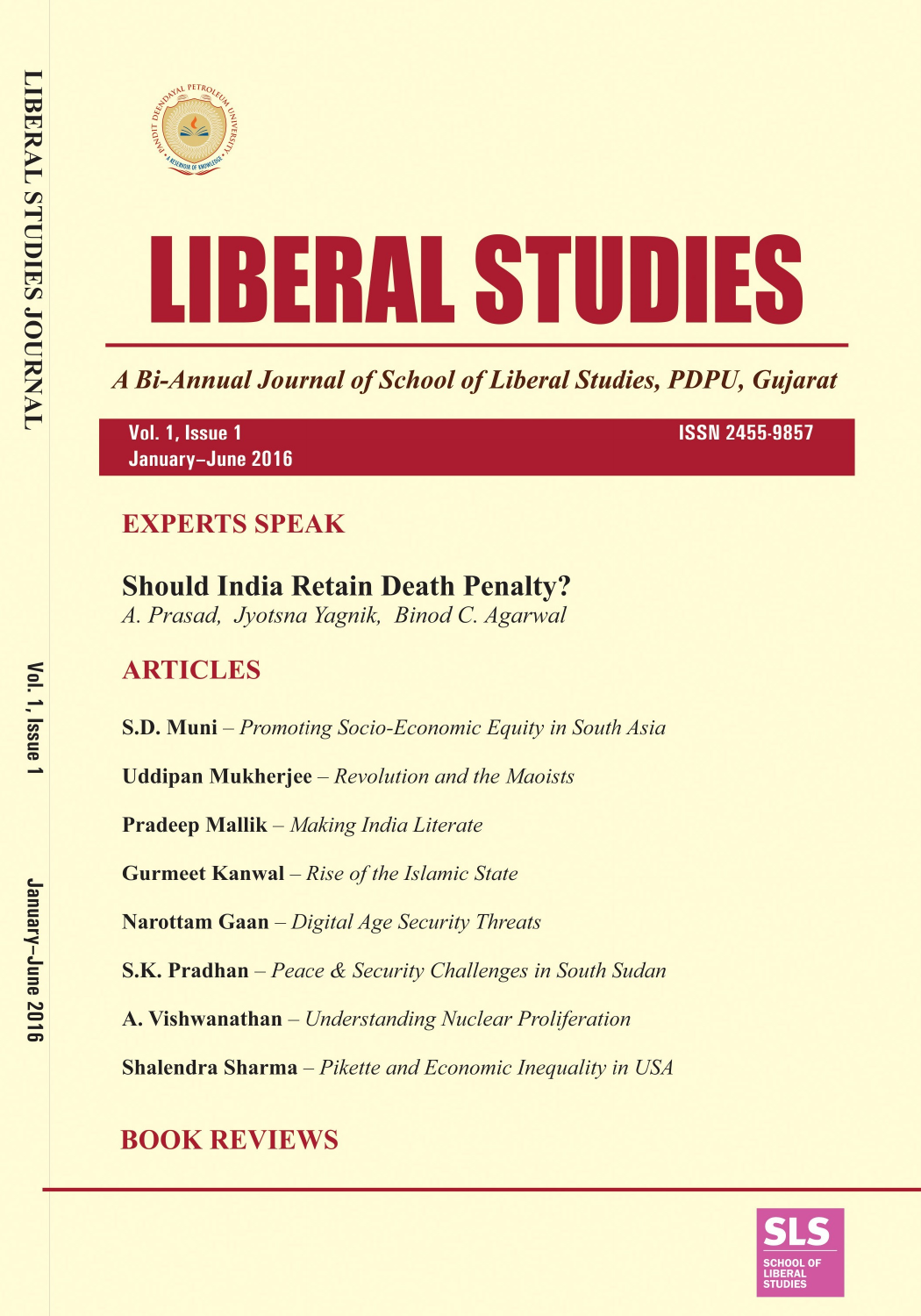### **Arun Vishwanathan\***

### *Understanding Nuclear Proliferation: A Theoretical Analysis*

#### **Introduction**

Since the end of the Cold War, there has been a renewed attempt on part of strategic analysts to see whether nuclear proliferation has a future.<sup>1</sup> A theoretical debate on how nuclear proliferation can be explained is also underway. Those engaged in this activity have been trying to understand the "proliferation puzzle" and what causes underlie its continued operation.2

The problem, however, is that this exercise is quite futile unless it is firstly understood that the concept of nuclear proliferation has not been adequately defined. What makes it further problematic is the question on how to separate or whether at all nuclear proliferation can be separated from other processes such as arms races and alliances. The lack of information does not make the situation any rosier. What this results in is that conclusions are reached upon the policies and possible trends in countries that are not open about their nuclear weapons programs utilising the analysis of countries that are more open about their nuclear weapons programs. So, when proliferation of nuclear weapons in opaque states is sought to be explained with examples, analysis from nuclear weapons states, it is bound to create problems of analysis.

An attempt to understand nuclear proliferation is further hampered by the fact that both the levels of analysis and the agent-structure debate are centrally involved in the proliferation debate. The fact that they are subjects in their own right does not make the attempt any easier.

However, in spite of the above mentioned problems with studying proliferation Bradley A Thayer has made a bold and impressive attempt to

The author is Assistant Professor, International Strategic and Security Studies Programme, National Institute of Advanced Studies (NIAS), Bangalore, India.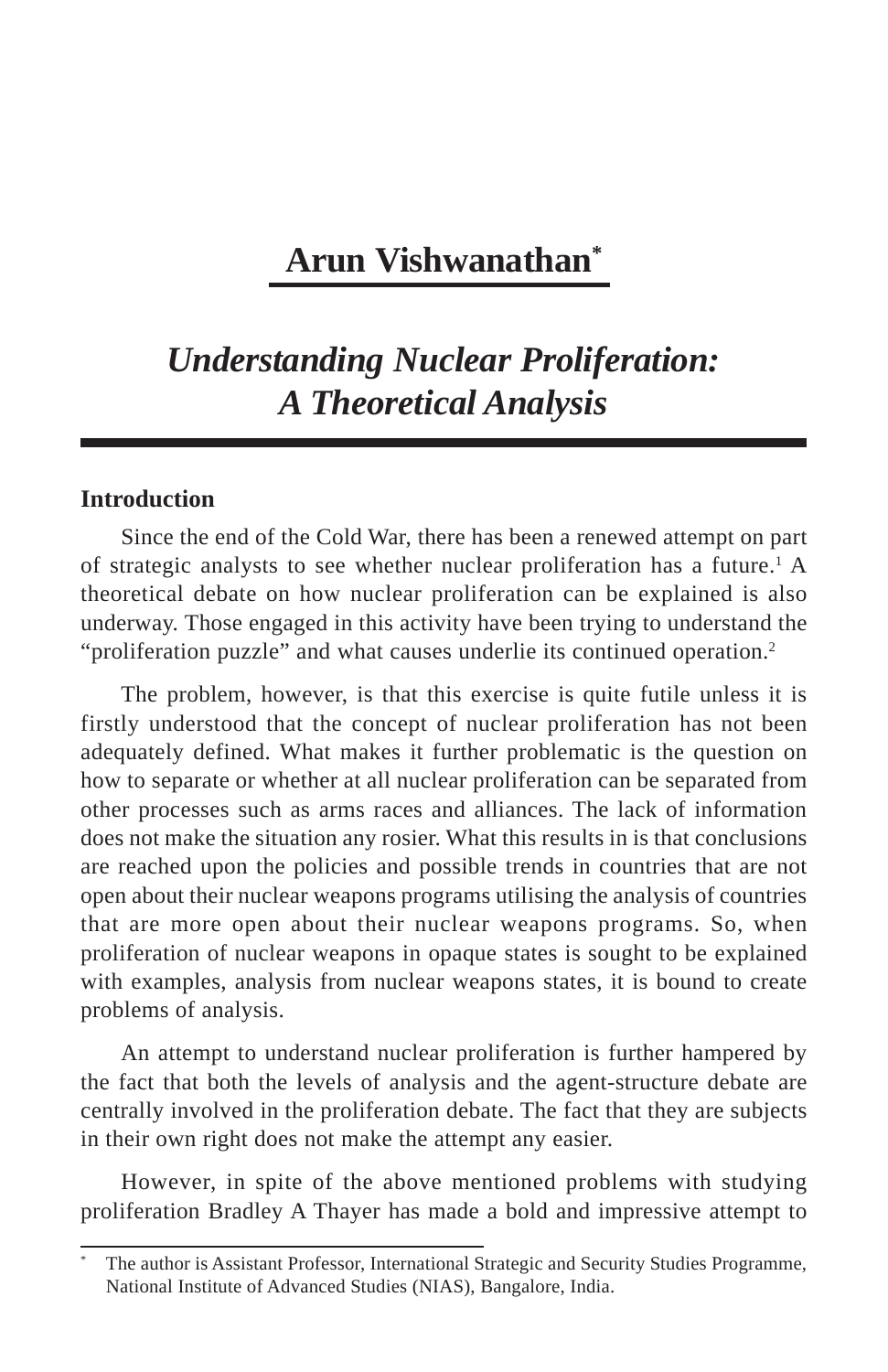understand the causes of the spread of nuclear weapons. In the final analysis Thayer does not give much importance to prestige, bureaucratic push or technological pull as major causes of nuclear proliferation.<sup>3</sup> Explaining how each of these reasons proves inadequate Thayer provides examples from various countries' attempts at proliferation.

Taking up the first reason, prestige is mentioned as a cause of proliferation in only three cases of Britain, France and India, and in no other.<sup>4</sup> He, however, goes on to refute the prestige theory saying that states such as North Korea, Iraq, Israel, Iran, etc., did not acquire nuclear weapons out of prestige as these states have gone to great trouble to conceal their nuclear weapons program. If one tries to explain the British, French and Indian proliferation by using prestige as a cause this too does not go too far as these states acquired nuclear weapons because of security concerns, not for reasons of prestige. Especially in the Indian case, after the 1964 Chinese detonation, there were attempts at seeking nuclear guarantees from states like Britain or the United States. Such behaviour cannot be explained by the 'prestige' line of reasoning.

Bureaucratic push has been posited as the next possible causal explanation of nuclear proliferation. Allison and Halperin's work provides an excellent framework for understanding providing the governmental or bureaucratic politics and how it influences the decisions states take.<sup>5</sup> In the proliferation arena the theory of bureaucratic politics has been employed to explain the French, Indian programs. They say that individuals like Homi Bhaba, and institutions like the Commissariat a l'Energie Atomique (CEA) of France, have played a pivotal role in guiding the search of nuclear weapons in these states.

The simple response to these arguments would be that perhaps these individuals did have an impact on the program in these countries but, even if they weren't there these nations would still have taken the same decisions. They could have taken more time in reaching their objective but to say that the existence of these individuals was a prerequisite for proliferation to occur would be incorrect. This counterfactual argument proves the neo-realist argument beyond a reasonable doubt.

Technological pull theory says that once technology to acquire nuclear weapons is invented all states capable of acquiring nuclear weapons must do so. Proponents of this theory seek to explain the mind numbing build up of atomic arsenal by the United States and the Soviet Union saying, 'When technology beckons men are helpless.'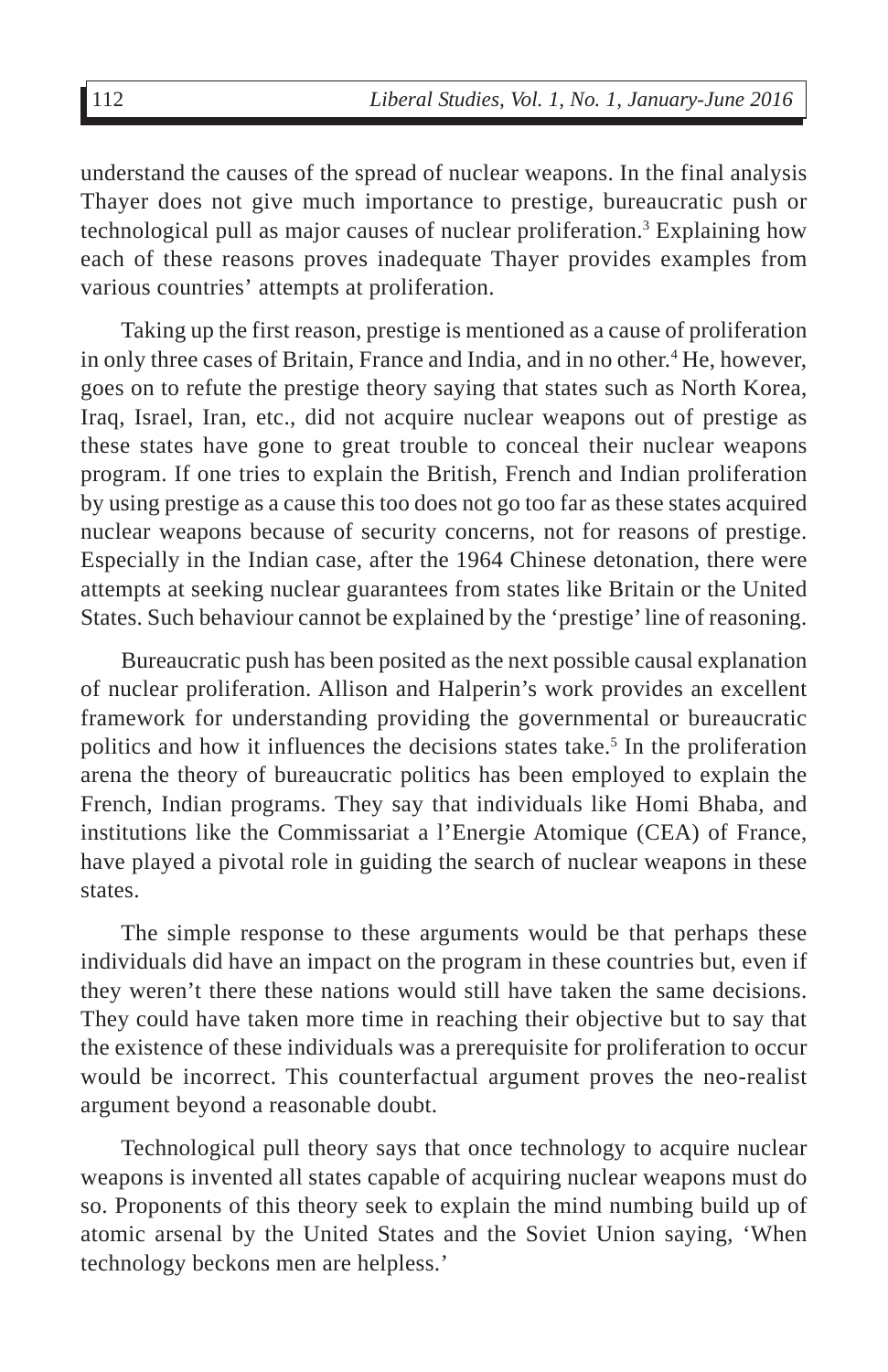The neo-realist response is that the logic of this theory is flawed. One can sustain a claim that technology affects the decision maker and the decision, but saying that proliferation is caused by technology would be stretching it a bit too far. The theory does not explain how technology compels decision makers to do what is technologically feasible. The theory has not been able to explain a glaring gap as to how countries like Japan, Germany, Sweden, Belgium, etc., that clearly have the technological capability but have not built the nuclear weapons. This is so as to say the final frontier where the theory falls flat having expended all its power to explain.

#### **Security Drivers and Neo-Realist Understanding of State Behaviour**

For the neo-realists security is the most important cause of nuclear proliferation. This is because the neo-realists see the international system as anarchic, where there is no superior authority to play the role of arbiter of disputes.<sup>6</sup> For the neo-realists, the use of force is always a possibility. As Waltz writes, "Units in an anarchic order act for their own sake and not for preserving an organisation and furthering their fortunes within it (as compared to the domestic system). Force is used for one's own interest.7

Discounting all other aims states might seek to pursue, neo-realists see self-preservation to be a pre-requisite to achieving any goals that states might have, other than promoting the goal of their own disappearance as political entities.<sup>8</sup>

Three ideas that are central to a neo-realist explanation of state behaviour and why states acquire nuclear weapons.<sup>9</sup>

The first idea is that all military capability possessed by states can be used to hurt others. All capability is thus inherently offensive in nature. The second central idea is that intentions of states are hidden and are difficult to perceive, understand and most of all be certain of the intentions of other states. War for the neo-realists is always a possibility because states are firstly in possession of offensive military capabilities and can harbour hostile intentions towards other states.

The third idea central to neo-realism is that relative capabilities of states are more important than absolute capabilities. This is so because it is only when the capabilities are perceived in a relative manner that the complete picture emerges.

A close reading of John J. Mearshimer's work can lead one to predict state behaviour that would broadly fall in to three categories.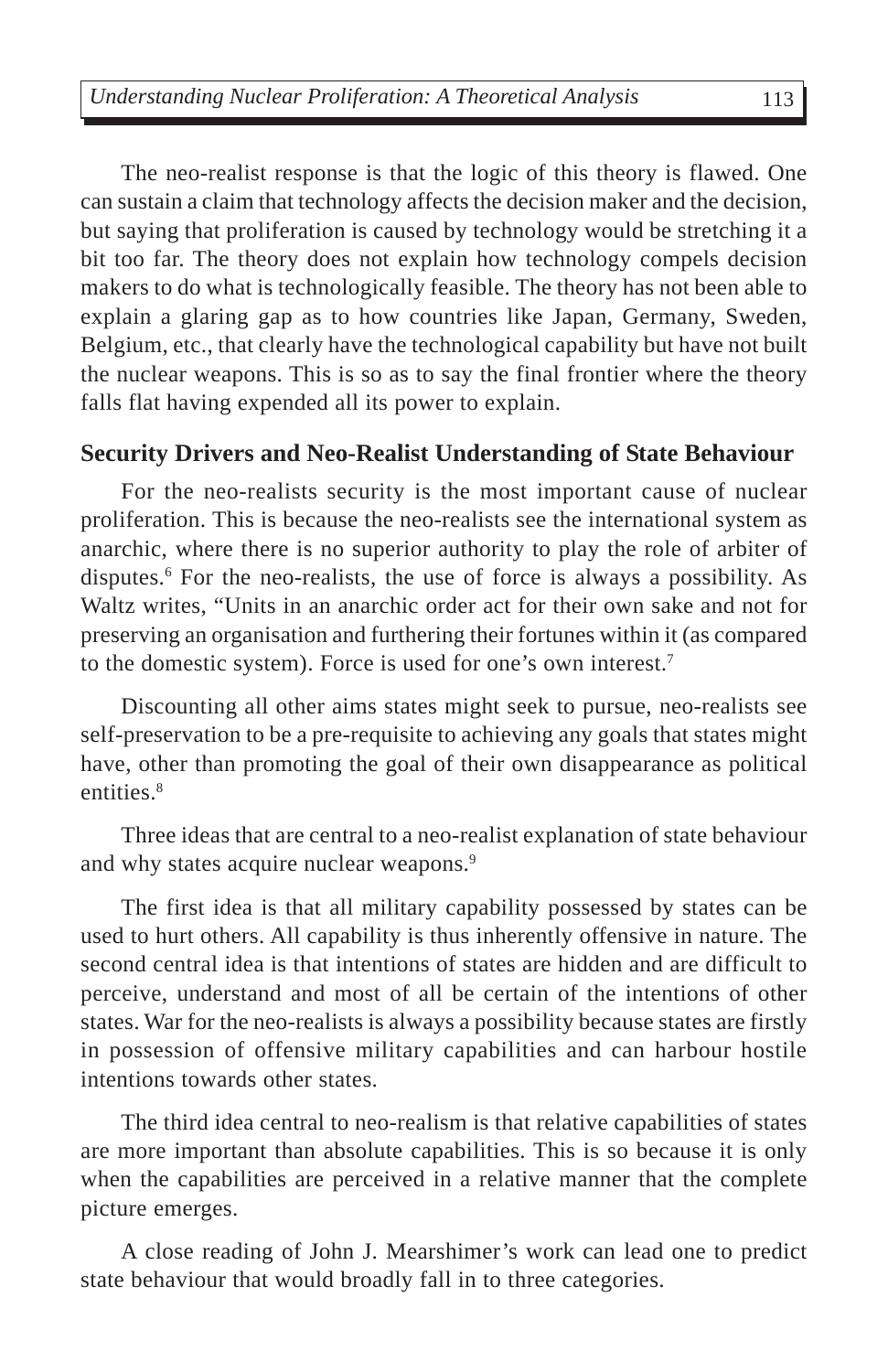Firstly, because of anarchy in the international system, self preservation being an aim that all states will pursue and a combination of these two elements with the three central elements of neo-realism, what results is a situation where states will find it very tough to trust other states, thus resulting in the propagation of a self-help system.10

States will further move to arm themselves realising the fact that in such a system they will have to guarantee their own survival. Waltz terms the development of the state's own armament to defend itself as 'internal balancing'.11

The third behaviour that neo-realists predict is the idea that states will try to maximise their offensive power. Here however, there is a difference of opinion between the defensive and offensive realists, with the defensive realists like Greico arguing that states are basically interested in maintaining the balance of power<sup>12</sup> and proliferate in order to gain security from external attack.

The offensive realists like Mearshimer have a different viewpoint on proliferation. They say that states maximise offensive power in order to gain security, including developing nuclear weapons if the state has the capabilities to support the development.

#### **Global Efforts at Building Nuclear Weapons and the Neo-Realist Reasoning**

If one does a brief analysis of proliferation attempts in history, an overwhelming majority of them can be explained using the realist argument that the nuclear program was initiated and subsequently accelerated at various points of time because of security concerns.

This part of the paper will very briefly discuss the causes of nuclear proliferation by various states. It will, however, not delve into the subsequent development of the nuclear program as that falls out of the ambit of this paper.

The initiative and reason to build nuclear weapons was provided to the United States due to the prevalent misconception in the United States that the German program to develop a nuclear weapon was very advanced (it was only later realised that this wasn't the case and the German program was not as advanced as it was feared). However, the threat of a nuclear capable Germany and the leverage that such a capability would provide it with, led to President Roosevelt asking his scientists and advisors to press on with a nuclear program. Some commentators have also argued that the British Maud Committee report (that said that it would be possible for Britain to build the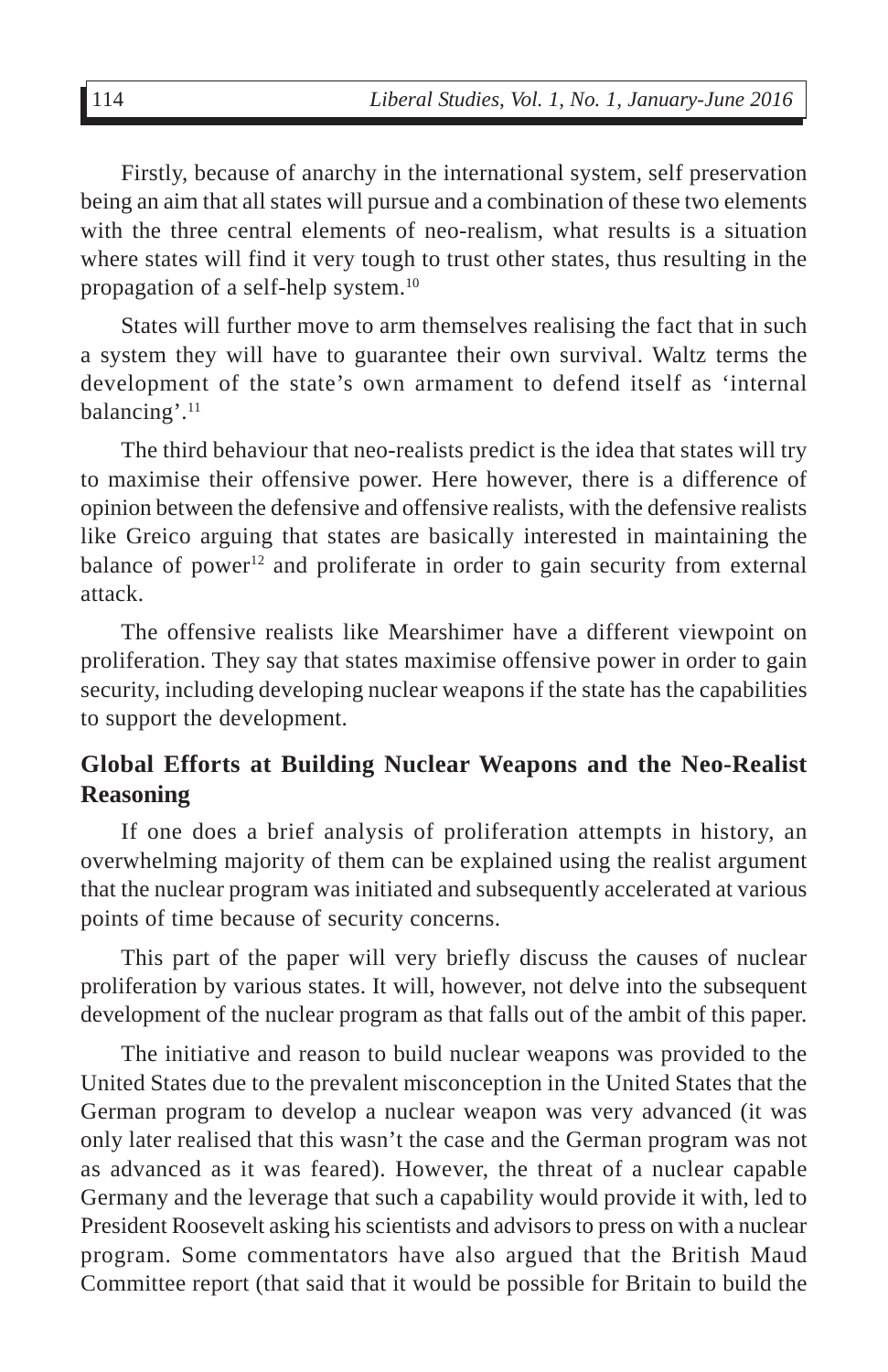nuclear bomb before the war is over) also played on Roosevelt's mind when he made the decision to push the Manhattan project.<sup>13</sup> Thus, the neo-realist security centred explanation fits the logic behind the American attempts to build the nuclear weapons.

Going on to the Soviet case, it was the pace of development of the nuclear program in the United States, Britain and Germany that drove Stalin towards developing the nuclear weapon.

David Holloway in his book, *The Soviet Union and the Arms Race*, describes how the nuclear weapons program of the above mentioned countries was playing on Stalin's mind:

Perhaps Stalin had it in mind that after the war the Soviet Union would have to face a nuclear-armed Germany, for at this early period [1942] he may have only minimum war aims, which did not necessarily include the destruction of the Nazi state. Perhaps he foresaw that even with the defeat of Germany the Soviet Union would come into conflict with Britain and the United States; after all they were conducting their atomic projects in great secrecy, without informing the Soviet Union. More probably, the decision should be seen as a hedge against uncertainty. Given that Germany, Britain, and the United States were interested in the atomic bomb, was it not as well to initiate a soviet project, even though the circumstances in which the new weapons might be used could not be foreseen?<sup>14</sup>

The concern in Stalin's mind is brought out very clearly in a post-Hiroshima and Nagasaki meeting that Stalin had with some of his close aides where he mentions:

A single demand of you, comrades, provide us with atomic weapons in the shortest possible time. You know that Hiroshima has shaken the world. The balance has been destroyed. Provide the bomb – it will remove a great danger from us.<sup>15</sup>

Realism would explain this behaviour of self help and given the Soviet Union's capabilities it clearly had the wherewithal to take care of its interests.

The reasons for Great Britain's nuclear program are situated by the neorealists in Britain's fear of a return to the 1940s when the US followed an isolationist policy and it (Britain) was faced with the ominous task of taking up the Soviet challenge alone. It believed that with nuclear weapons Britain could deter an attack from even the Soviet Union without having to rely upon an ally.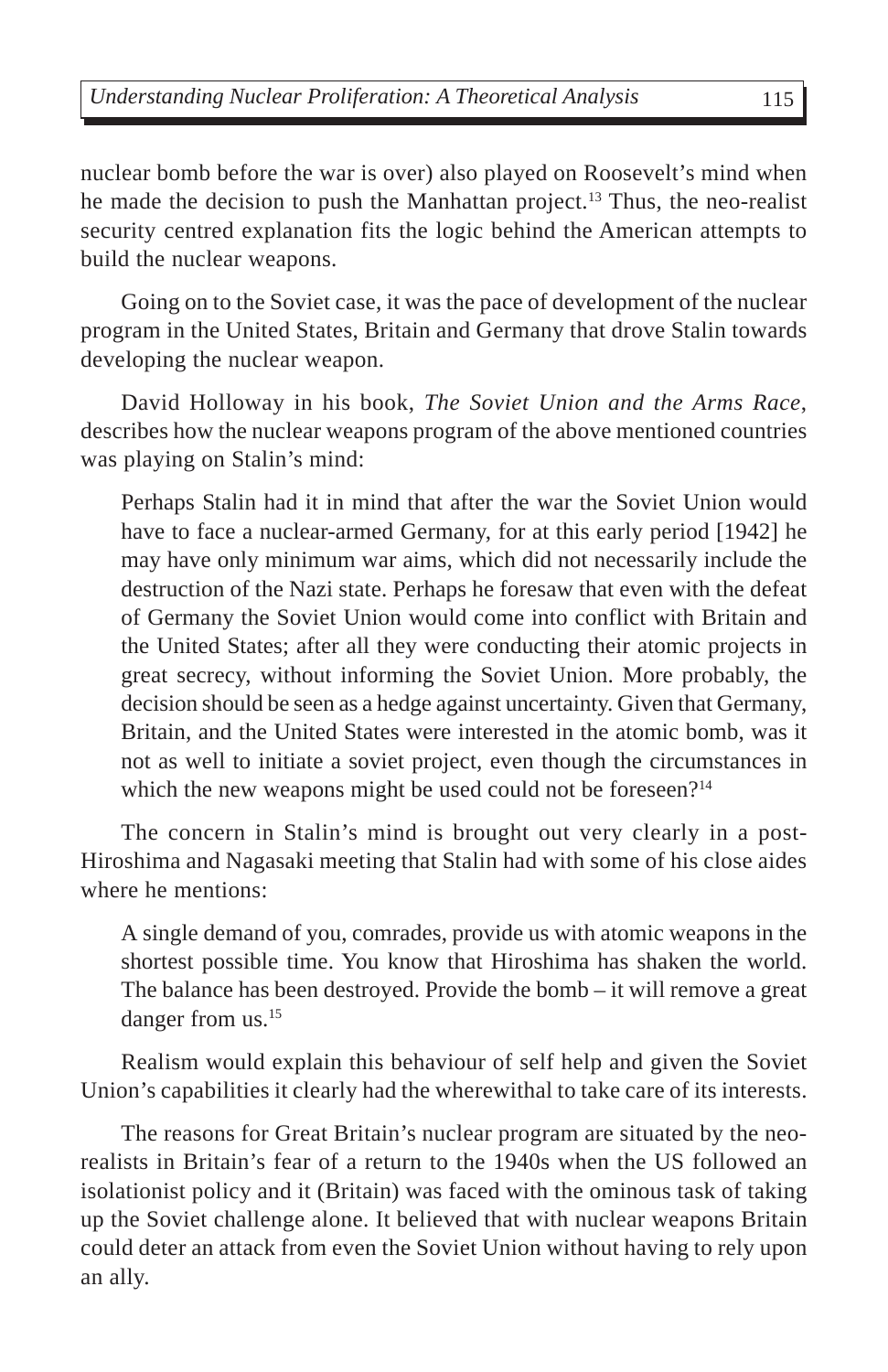The French decision to acquire nuclear weapons was conditioned by two fears. First, the fears of a re-armed Germany dominating affairs in continental Europe. However remote, it was a fear that constantly played on French minds. What was probably more important was the lack of French belief on the American nuclear umbrella. The French did not believe that the Americans would come to the French assistance in case US cities were under threat from the Soviet Union.16

The crux of the realist argument was evident in De Gaulle's rhetorical question to President Eisenhower in September 1959 when he asked him whether the United States would take the risk of devastating American cities so that Berlin, Brussels and Paris could remain free.

The Chinese reasons for building the bomb were two-fold – fear of attack and doubts that their ally, the Soviet Union would not come to their aid if China were attacked. The fear of attack was strengthened by the US threat to use nuclear weapons a number of times, beginning with the Korean conflict. When the Soviet Union refused to assist China in its efforts to build the bomb its worst fears were realised and it went ahead full steam to build the nuclear weapon that it finally tested in 1964.

The Chinese acquiring the nuclear weapon is intrinsically linked to the Indian and subsequently the Pakistani nuclear program. At the very basic level, the main impetus that the Indian search for a nuclear program received was the testing of a nuclear weapon by China in such quick succession to the 1962 war that had completely devastated the Indian psyche. Thus, the fundamental cause of India acquiring the nuclear weapon can be termed as an attempt to match the Chinese capabilities. Until the Chinese acquired the nuclear weapon only the conventional side to Chinese superiority was looked at, but post 1964 a completely new element was introduced into the matrix. An Indian nuclear capability was seen as essential for staving off a Chinese attempt at nuclear coercion.

Similarly, the Pakistani nuclear program was greatly influenced by the 1971 war and the subsequent emergence of Bangladesh. It has been mentioned that it was the conventional superiority displayed in the '71 war and the desire on Pakistan's part to match Indian capabilities after the '74 tests that led to the Indian nuclear program. It was these twin concerns that pushed Pakistan along the nuclear path.<sup>17</sup>

The Israeli decision to build nuclear weapons was conditioned by two factors. Firstly, Jewish historical experiences which had made them realise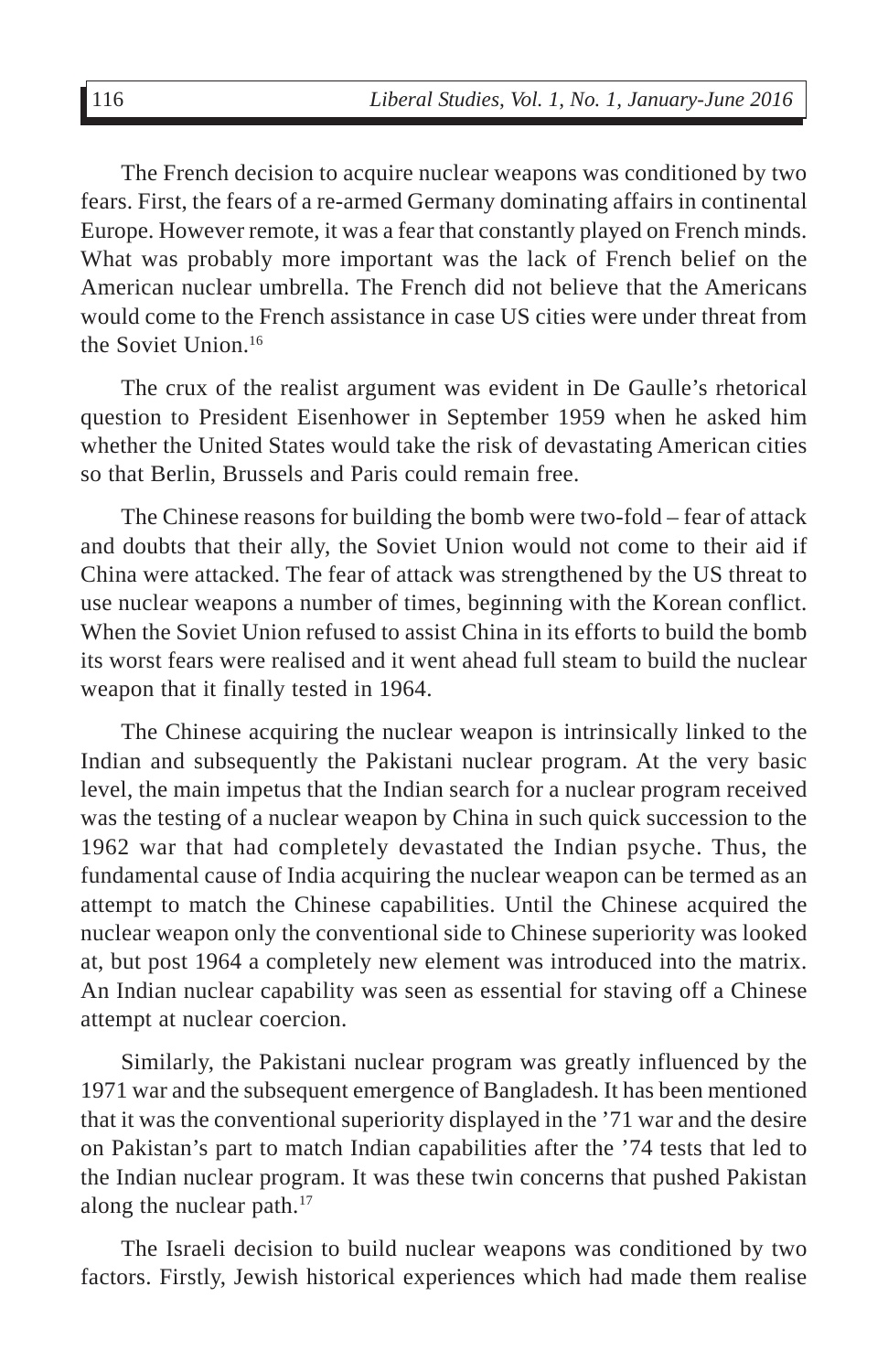that as people they could not depend on anyone else, least of all on matters of security. This, however, did not necessitate an acquisition of nuclear weapons by Israel had it not been for the fact that Israel saw possession of nuclear weapons as being the easiest way to offset the conventional superiority of its neighbouring Arab states that were inimical to its very existence as a nation $18$ 

Similarly, neo-realism can provide explanations for the proliferation activities of Iran and North Korea too. The Iranian attempts can be explained with the help of the adversarial relations that the United States has with it and also the Israeli nuclear and conventional superiority. Thus, the Iranian program can be seen as an attempt to deter any future American action that could prove inimical to Iranian interests and at the same time match Israel's capabilities.<sup>19</sup>

The beginning of the North Korean nuclear program can be traced to the South Korean attempts at building the bomb and also the growth in the conventional superiority of the South. If one tries to understand the recent actions of the North, it can be very easily understood in the Neo-realist framework.

In the Post Cold War era, the North Korean world came crashing down around it. Its two most important power bases had vanished overnight. The Soviet Union was no more and the successor state, the Russian Federation, recognised South Korea and went ahead and established diplomatic relations with it. China, on the other hand, too was perceived to be inching closer to the South Korean state, mainly driven by economic considerations. In such a situation, it would have been a miracle of sorts if the North Korean state had not done anything to preserve itself in the best possible manner. Given its access to nuclear technology, this was probably the best option available.

#### **Critiques of Security Drivers as a Cause of Explaining Nuclear Proliferation**

The neo-realists believe that other theories are valuable in garnishing each particular country's particular decision to proliferate. Prestige can be pointed out as being a factor in the British, French and Indian decision to proliferate; bureaucratic pushes to an extent can seek to explain the weapons program of certain countries like India, Pakistan, France, the US and the Soviet Union. However, their contention remains that as the brief analysis above of various countries point out, the basic cause of proliferation remains each state's fear for its security. Neo-Realism can thus provide a generic understanding of these state's decision to proliferate. Hair splitting on the particular aspects can be sought to be explained by utilising other theories.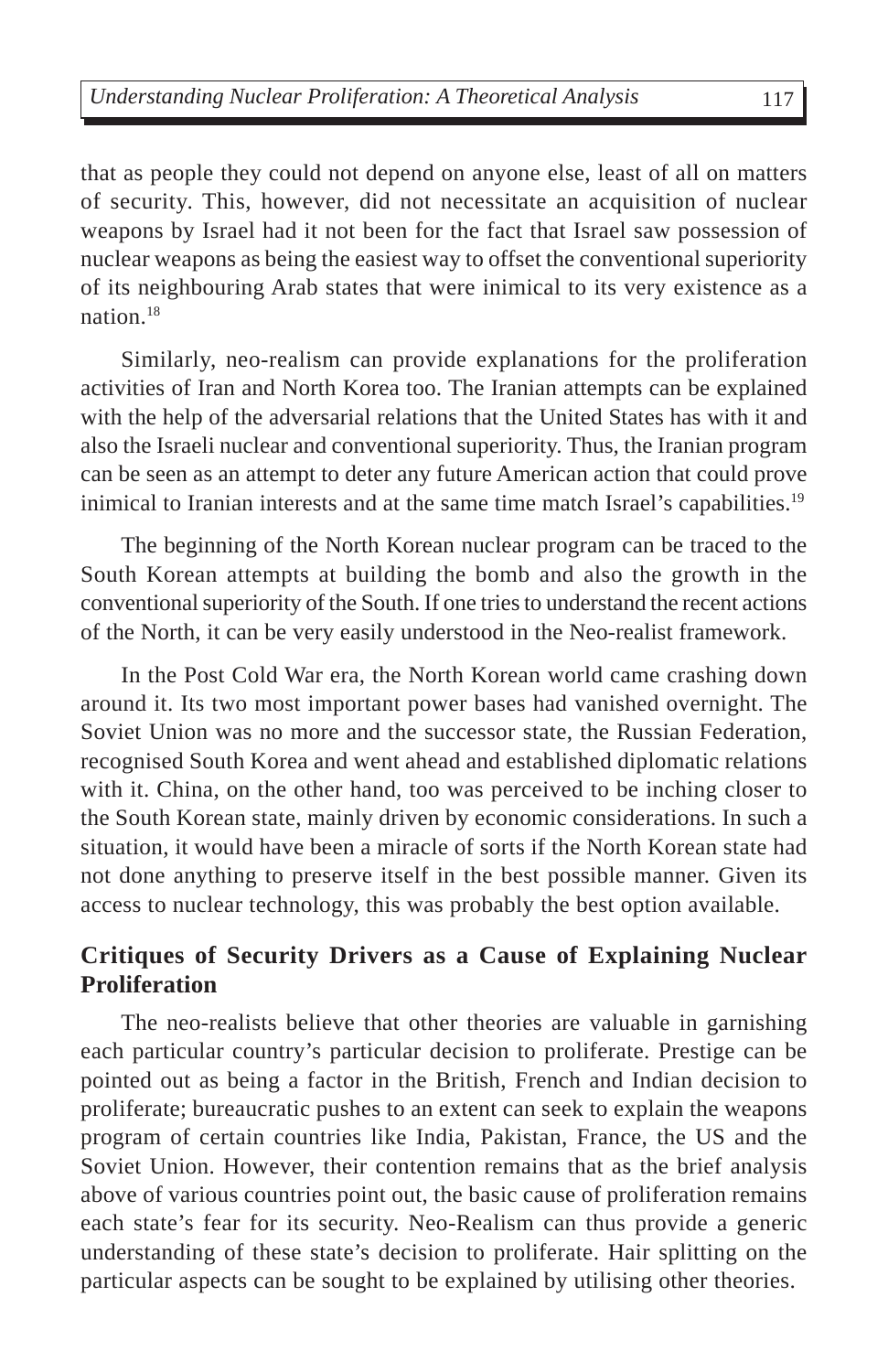Scott Sagan has questioned the neo-realist argument and uses the French example to press home his point.<sup>20</sup> He says that the nature of threat that France faced from the Soviets was not very different from the threat that other countries like West Germany, the Netherlands, Italy, Switzerland, Belgium, Norway, and Sweden faced. His contention is that the neo-realist explanation that the French suspicion of the American umbrella in face of a Soviet threat on its cities driving the French nuclear program, he says does not stand scrutiny.

However, others have argued that 'prestige' was an important consideration in the French nuclear programme. Until late 1954, despite the advances in the plutonium production capabilities, the French government did not approve the development of nuclear weapons. This sanction came only after the defeat of the French forces at battle at Dien Bien Phu in 1954 followed by the subsequent loss of French Indo-China.<sup>21</sup>

Similarly, following the Suez Crisis of October 1956 the British commitment to the operation dwindled as a result of the US opposition to the joint British-French (with Israeli support) invasion of Egypt. The Suez Crisis led to two results. Firstly, it hurt French pride thereby strengthening its commitment to procure an atomic weapon.<sup>22</sup> Secondly, the British roll-back under American pressure made France suspicious of relying on support of allies for security French national interests. Bertrand Goldschmidt puts it beautifully when he describes the situation the French found themselves in the following words:

In the Suez crisis, French impotence in the situation had been clearly demonstrated. Abandoned by Britain, held back by NATO, thwarted by the United States, and threatened by the Soviet Union, France found herself suddenly and terribly alone, at the very moment when the war in Algeria was entering its most difficult phase. To many people, an autonomous French defense system based on national nuclear armaments then seemed the only answer to the failure and humiliation they had suffered.<sup>23</sup>

This suspicion resulted in the later French decision to abandon NATO's defence structure and develop its own independent nuclear deterrent also known as *Force de Frappe*. 24

While Scott Sagan may be partially correct in the argument he makes, he overlooks the fact that some of these states he mentions like Sweden or Switzerland made a conscious decision not to embark on a nuclear weapons programme. West Germany was under too great an influence of the allied powers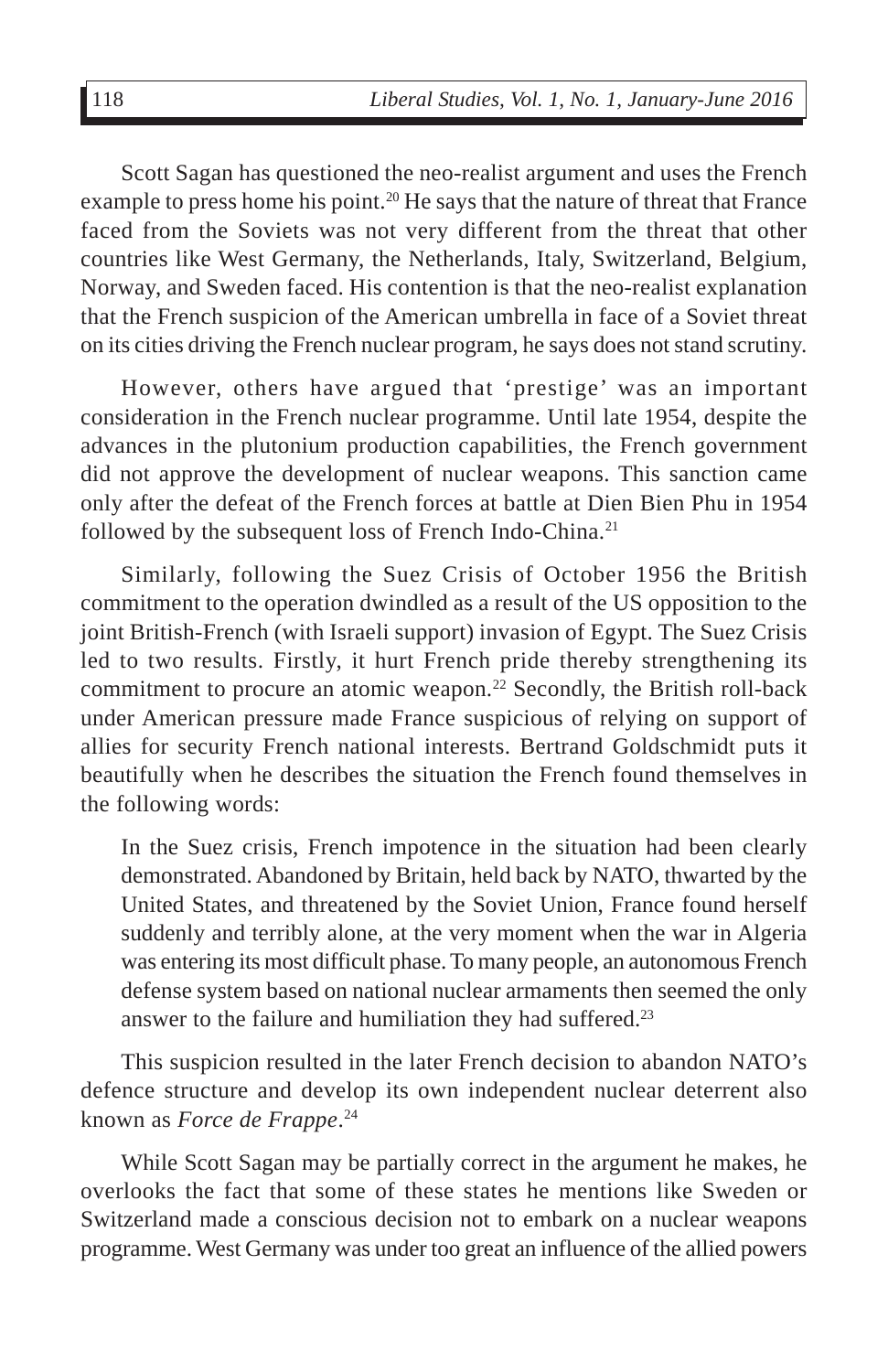and thus could not possibly have made the decision to weaponise, though clearly, it had the capability, in terms of technology and manpower, both.

Another example that is often put up to criticise the neo-realists is the acquisition of nuclear weapons by Argentina and Brazil, two countries that by no leap of imagination needed the weapons to secure their national security. The neo-realists do seem to be on thin ice here.

The neo-realist response to this argument is that the Argentinean and Brazilian action of giving up nuclear weapons and joining the Treaty of Tlatelolco supports the realist argument. The countries realised that conventional weapons were enough for ensuring their security and bringing in the nuclear angle would only make them less secure. This realisation in the background of American hegemony in the region assuring an absence of external nuclear or conventional threats led to the two states to give up nuclear weapons thus strengthening the neo-realist argument.

To conclude, though the neo-realist explanation can prove to be very helpful in understanding causes of nuclear proliferation, if one seeks to understand the continuance of nuclear weapons especially by states like France and Britain, other explanations which emphasise nuclear weapons as being international normative symbols of 'modernity and identity', etc., also prove useful. However, to understand proliferation and its causes neo-realism remains the best possible theory as it provides a generic explanation to the phenomenon cutting right to the heart of the matter.

#### **Notes**

- 1. John Simpson, "Nuclear Proliferation in the post-Cold War era," *International Affairs*, vol. 70, no.1, 1994, pp. 17–39; Richard A. Paulsen, *The role of US Nuclear Weapons in the Post-Cold War Era*, Alabama: Air University Press, 1994.
- 2. The term 'proliferation puzzle' was first put to use by Zachary S. Davis and Benjamin Frankel, eds., *The Proliferation Puzzle: Why Nuclear Weapons Spread and What Results*, London, Frank Cass, 1993.
- 3. Bradley A. Thayer, "The Causes of Nuclear Proliferation and the Utility of the Nuclear Nonproliferation Regime," *Security Studies*, vol. 4, no.3, 1995, pp. 468–482.
- 4. *Ibid*, p. 474.
- 5. Graham T. Allison and Morton H. Halperin, "Bureaucratic Politics: A Paradigm Shift and Some Policy Explanations," *World Politics*, vol. 24, no.3, April 1972, pp. 40–79.
- 6. Kenneth Waltz, "The Anarchic Structure of World Politics", in Robert J Art and Robert Jervis, eds., *International Politics: Enduring Concepts and Contemporary Issues*, New York: Longman, 2003, p. 53.